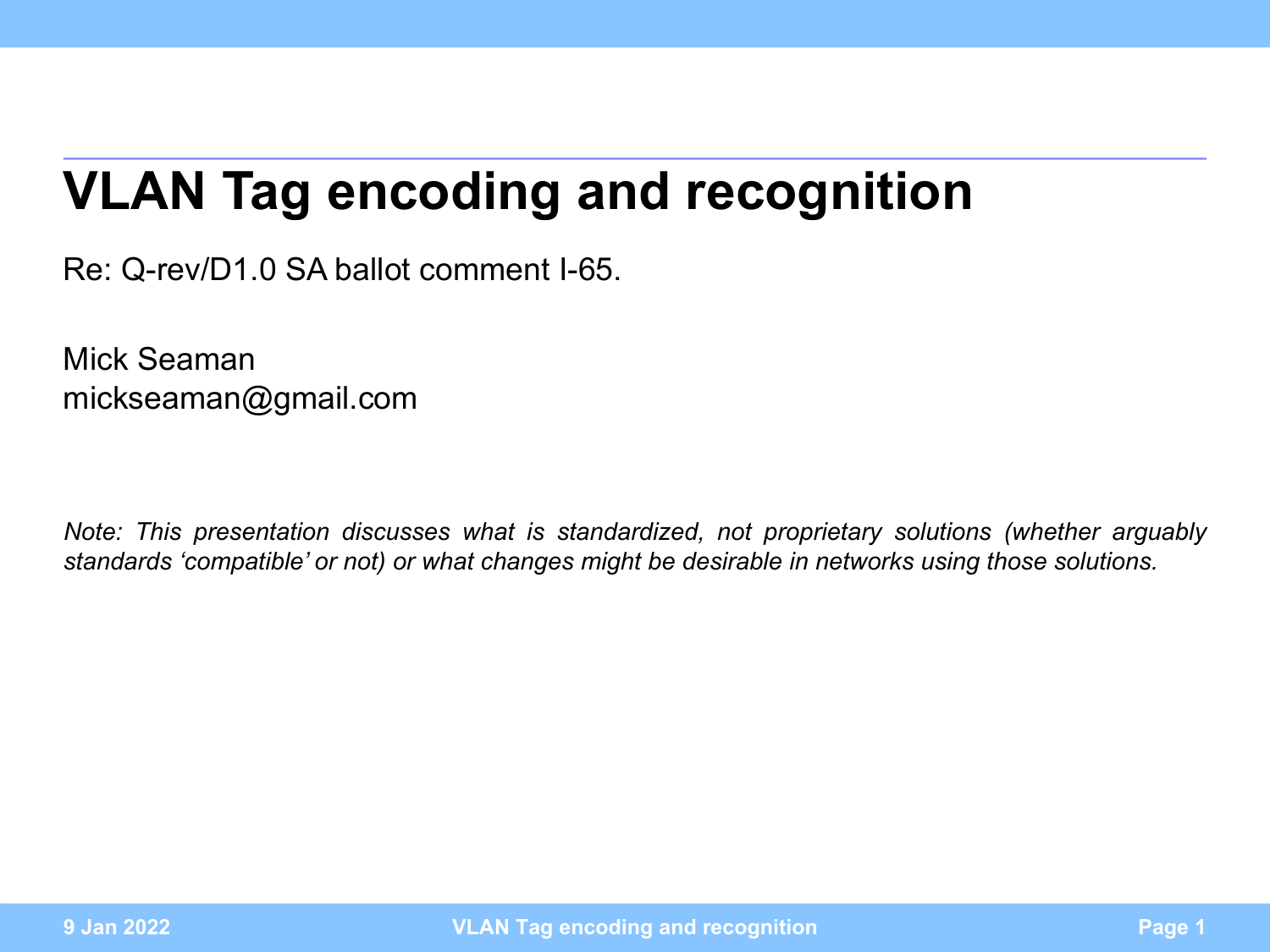## **Overview**

*Simple cases first:*

- C-VLAN Bridge Forwarding
	- Forwarding between Ethernet interfaces
	- Transparent bridging (now and for the future)
- Network configuration for VLAN traffic segregation
	- Peer-to-peer, sub-layered architecture
	- Ethernet-attached end-station behavior

*Mixing it up:*

• Tags and forwarding for different media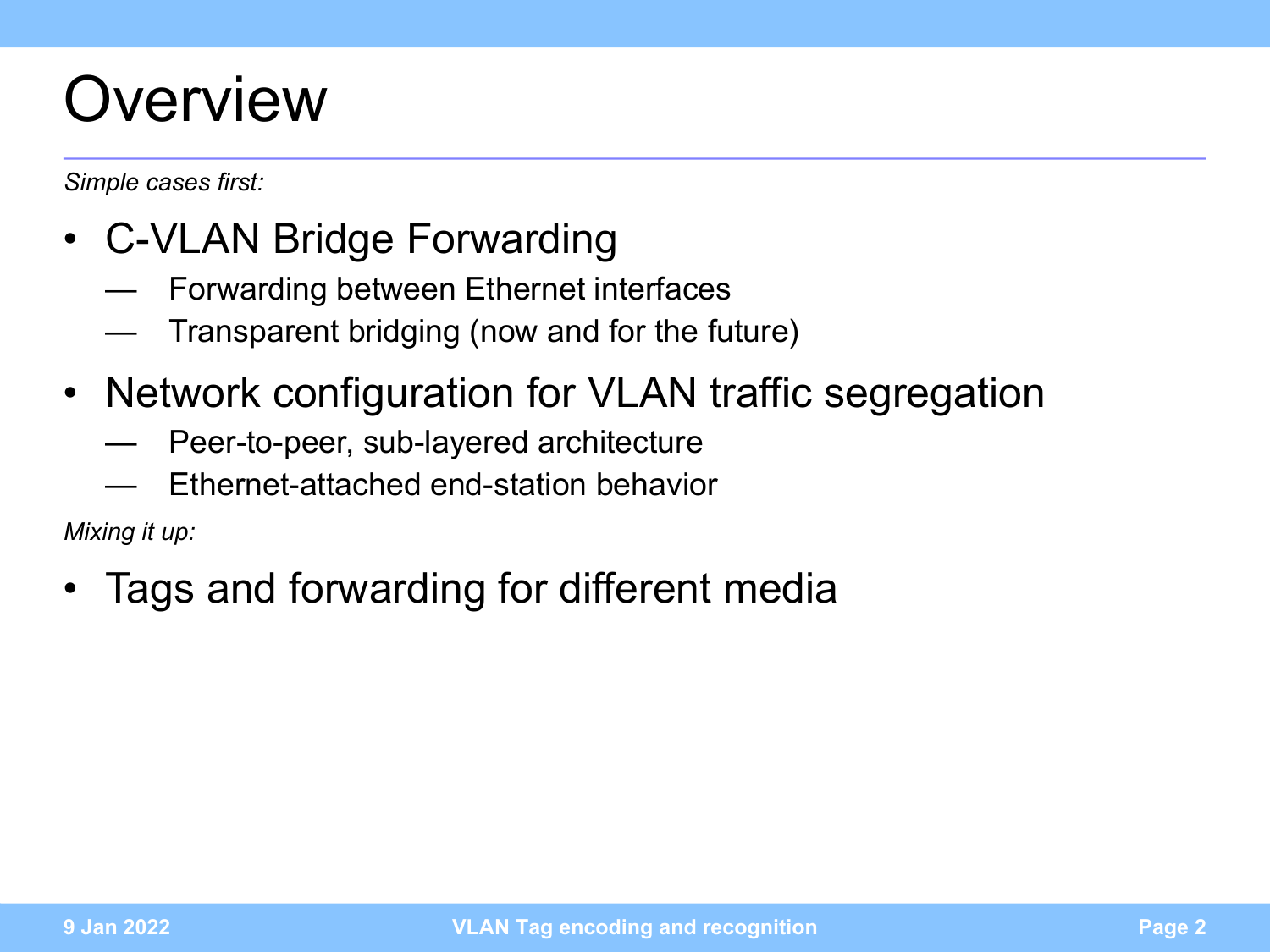# C-VLAN Bridge Forwarding—Steps

#### Assign each received frame to a VLAN:

- If the initial octets of the frame (following the MAC SA) are recognized as a VLAN Tag with non-zero VID, the assigned VLAN ID is the VID in the Tag.
	- Discard if Acceptable Frame Types is Admit Only Untagged and Priority-tagged frames
	- Remove the Tag
- If the initial octets of the frame (following the MAC SA) are recognized as a VLAN Tag with zero VID, the assigned VLAN ID is the PVID .
	- Discard if Acceptable Frame Types is Admit Only VLAN-tagged frames
	- Remove the TAG
- Otherwise frame's VID is the PVID.
	- Discard if Acceptable Frame Types is Admit Only VLAN-tagged frames

#### Forward to other Ports (conditionally on DA and VLAN ID)

#### Conditionally tag transmitted frames:

- Prepend a VLAN Tag if the Port is not in the untagged set for the VID.
- Otherwise transmit the frame without adding a Tag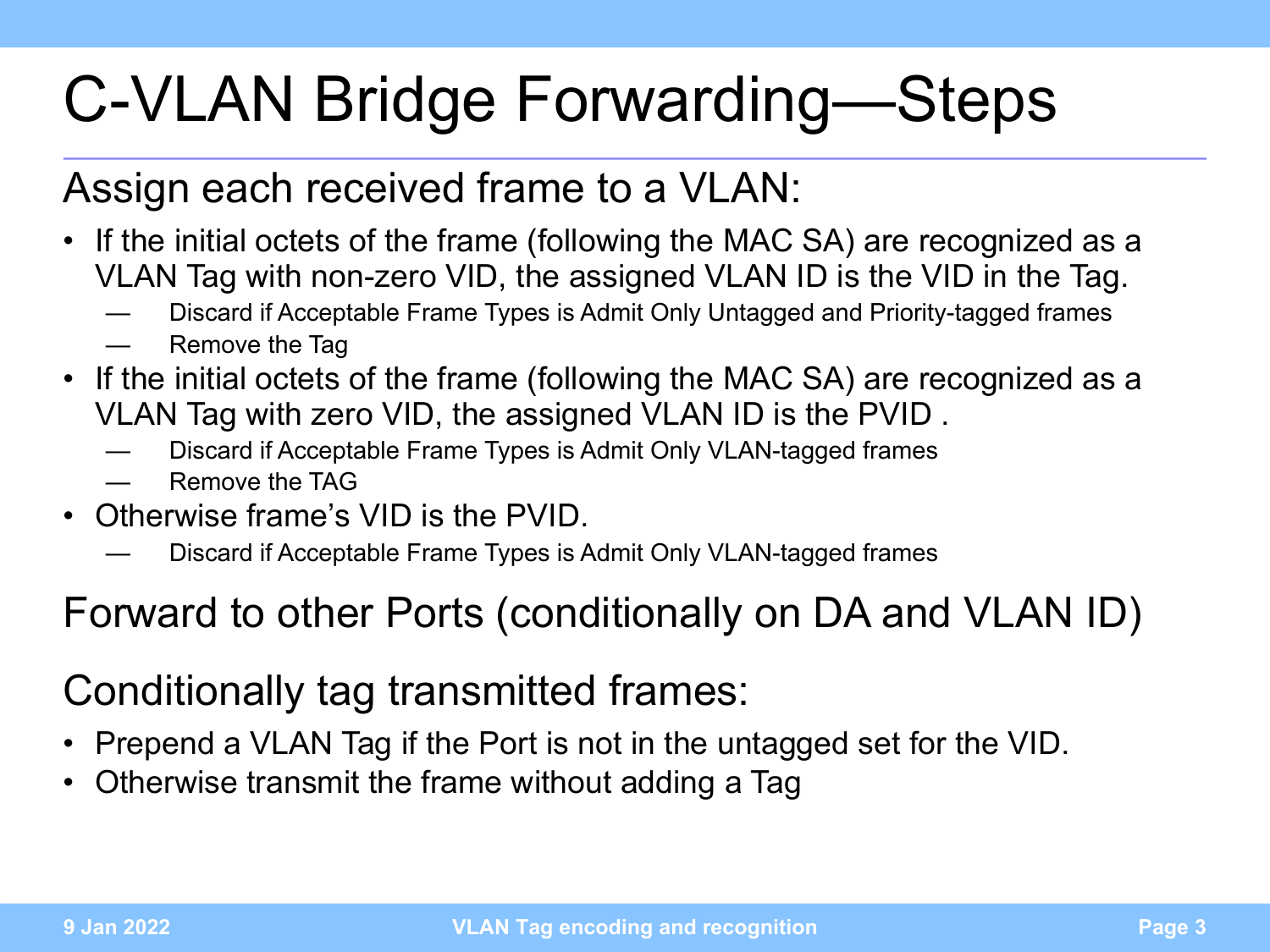# C-VLAN Bridge Forwarding—Summary

If the initial octets of a received frame comprise a recognized C-VLAN Tag:

• The Tag is removed on receipt, and a Tag may be added on transmit

If the initial octets of a received frame do not comprise a recognized C-VLAN Tag:

• A Tag can be added on transmit

#### Frame forwarding by a series of N simple C-VLAN Bridges:

- Initially untagged frames can be transmitted with zero or one prepended Tags
- Initially tagged frame can be transmitted with the same (possibly VID translated) Tag or with the removal of up to N consecutive C-VLAN Tags

*Note: Interface stacks that intentionally add other tags, e.g. the MACsec SecTAG can hide C-VLAN Tags from the reception process. Nonsensical network configuration, e.g. random addition of S-VLAN Bridges can also restart the tagging process.*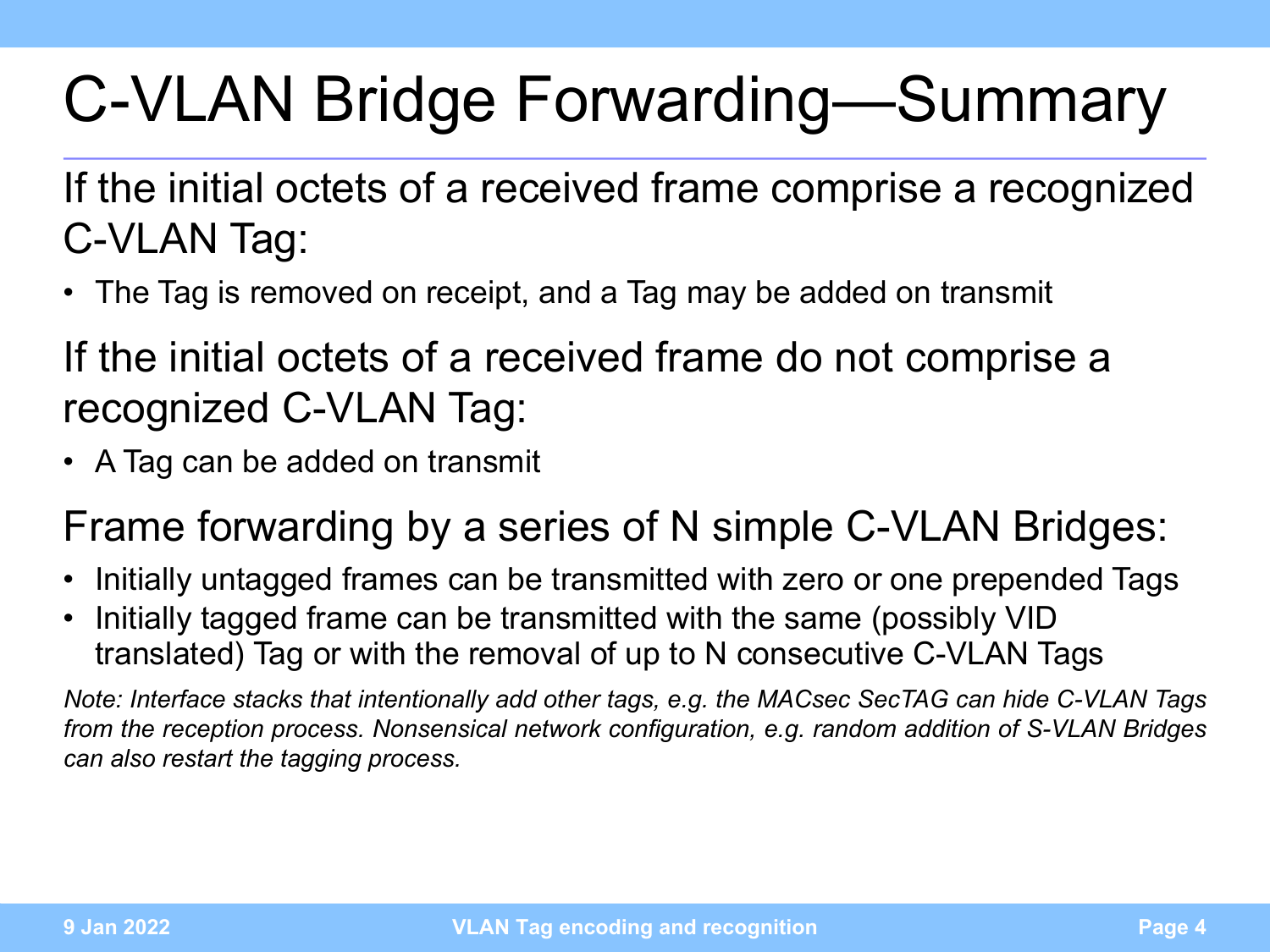### C-VLAN Bridge Forwarding—Ethernet examples

*DA, SA precedes all octet sequences shown in these examples.* 

*IPv4 frame, transmitted untagged or tagged by end station. Assigned to VLAN 1:*

 $08-00$  ...  $08-00$ 

 $81-00$  00-01 08-00 ..  $\longrightarrow 08-00$  ..

*Adversary includes hidden VLAN Tag:*

- 
- $08-00$  ..
- $81-00$  00-01 08-00 ..  $\longrightarrow 81-00$  00-01 08-00 ..
	-

 $81-00$  00-01 81-00 00-02 08-00  $\ldots \longrightarrow 81-00$  00-01 81-00 00-02 08-00  $\ldots$ 

 $81-00$  00-01 81-00 00-02 08-00  $\dots$   $\longrightarrow$  81-00 00-02 08-00  $\dots$ !!

*Adversary hides an extra VLAN Tag behind a CN-TAG:*

81-00 00-01 22-E9 57-57 81-00 00-02 08-00 ..

 $\rightarrow$  81-00 00-01 81-00 00-02 08-00  $\ldots \rightarrow$  81-00 00-02 08-00  $\ldots$  !!

*All the above examples use VLAN VID 1 or VLAN VID 2, because a 0 in the VID field in a VLAN Tag indicates that the frame has not yet been assigned to a VLAN. In that case the VLAN Tag just carries priority and drop\_eligible information.*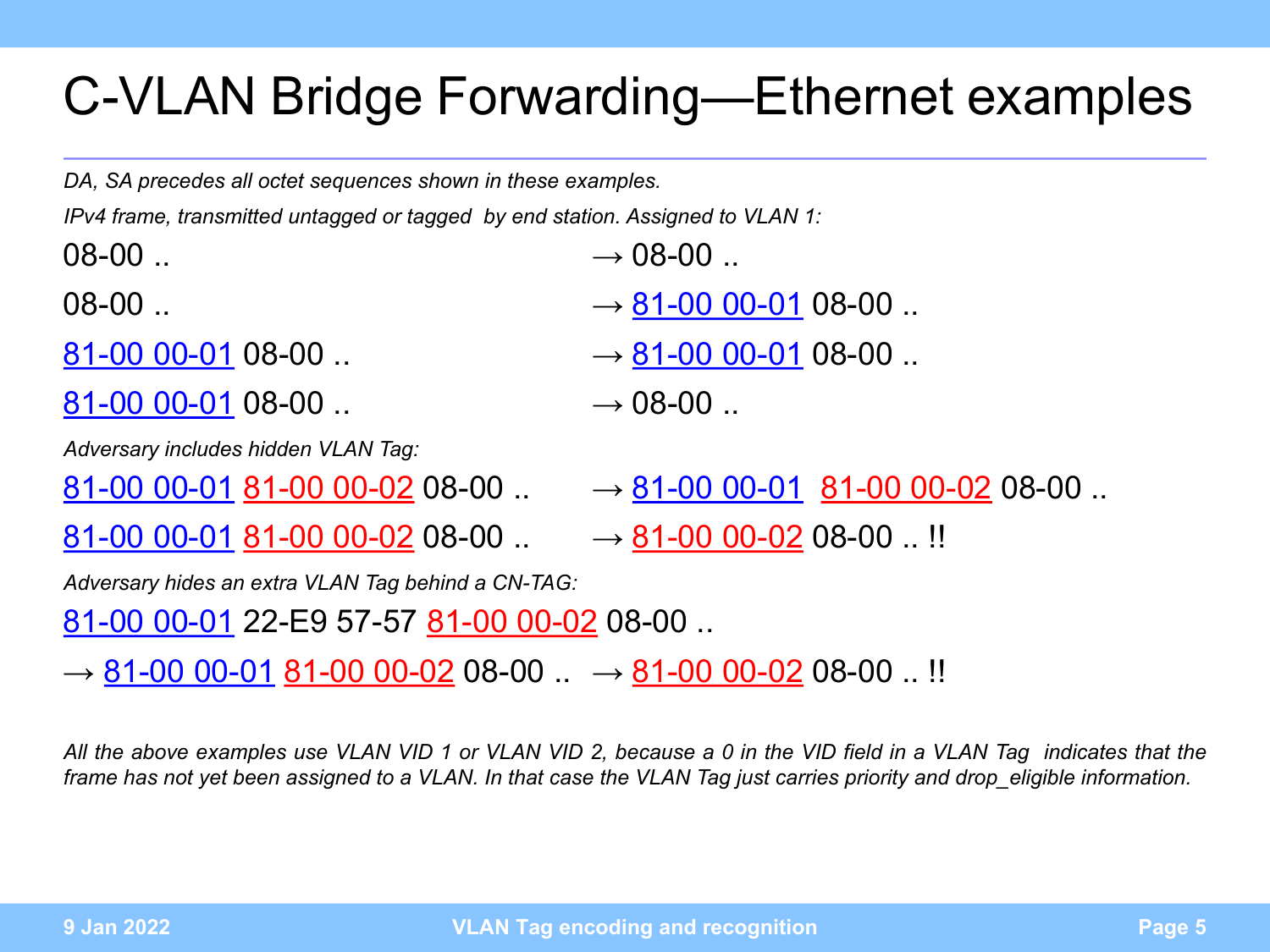## Discarding illegitimate tags

Problem: Bridges will no longer be 'transparent' or cost-effective if they need to parse and reject frames with 'unknown' or stacked protocol identifiers.

Solution: Enforce peer-to-peer (sub-layered network architecture) relationships:

- Every interface stack entity that adds a Tag (of any type) has a peer (or peers) that removes that Tag.
- Discard any frame with an unexpected Tag (apparent presence of an unknown/unauthorized peer) as unknown protocol.
- Existing 802.1 protocols use 'domain' or 'address scope' concepts to bound network regions with legitimate peers, discarding data frames or control frames that might otherwise enter the domain e.g. by Reserved MAC address filtering.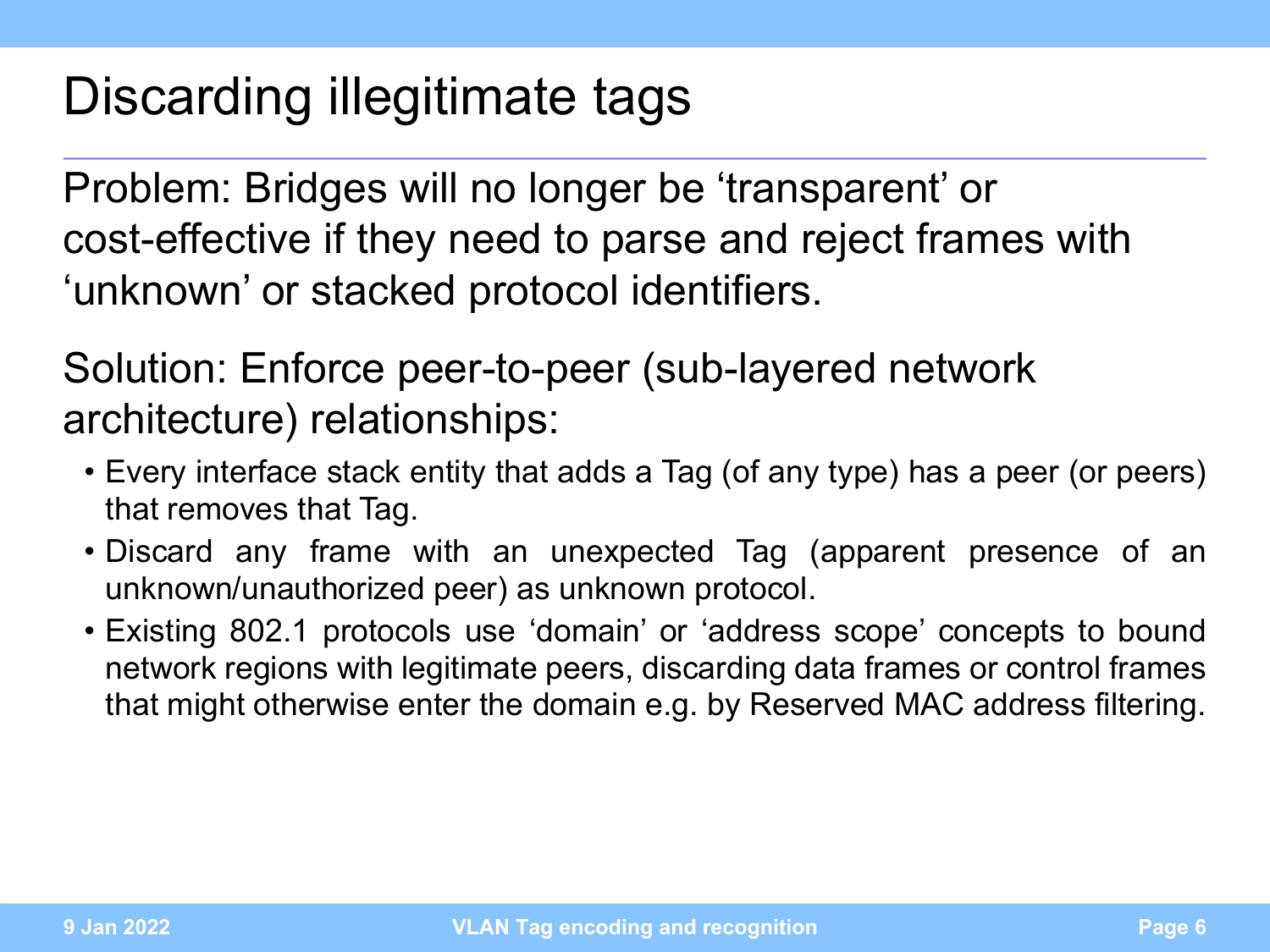## Network config for VLAN traffic segregation

#### Example network uses 802.1X at exposed access interfaces:

- Bridge serving that interface adds C-VLAN Tag (with VID appropriate to accessing system authorization) or verifies frame already has that Tag, before transmitting into the protected network.
- Tag is not removed as it transits the protected, traffic segregated, network domain.
- Tag can be removed when frame leaves the traffic segregated network domain (the bridge that removes the Tag is a peer of the bridge that added it), but is not removed for 'efficiency' reasons within the domain.
	- Tag removal appropriate for transmission to a VLAN-unaware end station.
	- Exposes VLAN-aware end stations to a potentially 'hidden tag'. Protected network domain needs to ensure those end stations cannot return frames on an inappropriate VLAN.
- Tag not removed when delivering frames to a VLAN-aware end station. The protocol shim that recognizes the C-VLAN Tag is a protocol peer of the bridge that added it.
	- End station needs to treat any further C-VLAN Tag (or an inappropriately placed S-TAG, for example) as unrecognized protocol, and discard the frame.